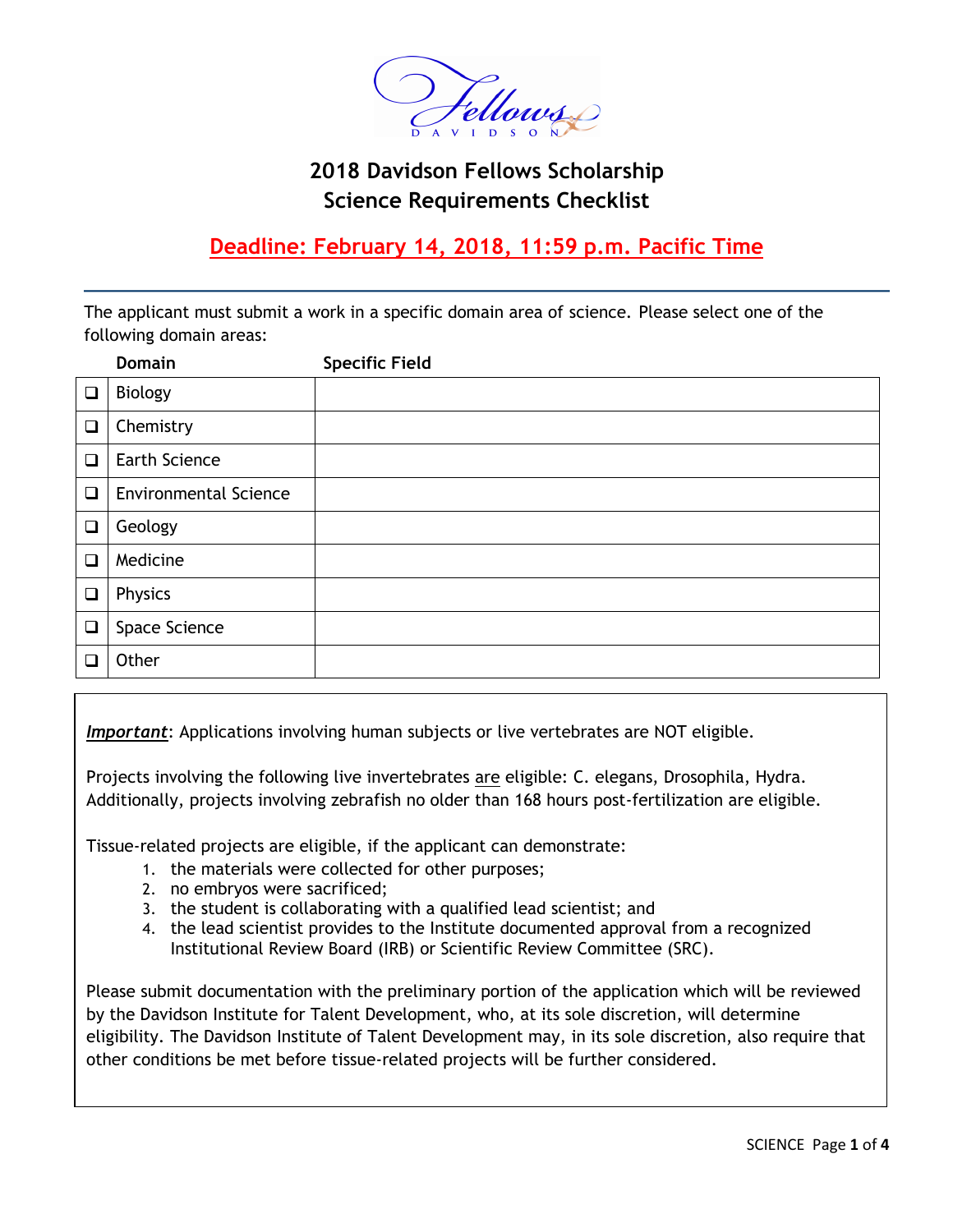

## **Category Components:**

- o A formal research report including a works cited page and an annotated bibliography.
- $\circ$  A visual model. This model is the visual representation of your research and findings.
- o *If computer code is involved in the submission, please include it when you send your project components*.

Please note:

- The visual model can be as individual as your project. It may be photos, a PowerPoint presentation, graphs, diagrams, illustrations, etc.; your project will dictate how you present your work. We also suggest asking your nominators how to best present your research and findings.
- The formatting of the works cited page and annotated bibliography should follow the *American Psychological Association Publication Manual* or any other recognized style guide.

### **Two Nominators Required**

Two individuals who are familiar with your work must each submit a Davidson Fellows Nominating Form. Family members/relatives may not serve as nominators.

Forms must be submitted directly by the nominator to the Davidson Institute on or before the submission deadline of February 14, 2018, 11:59 p.m. Pacific Time. Both nominators are required. Applications with missing Nominating Forms as of the February 14, 2018 deadline will be disqualified.

# **Attachments to the Davidson Fellows Application**

All attachments are to be completed by the applicant. The word count or length of the attachments is up to the applicant.

Note: Applicants in ALL categories must submit Attachments 1 through 3.

### **ATTACHMENT ONE: Process Essay**

- o **Part One**: Please answer the following questions:
	- What inspired you to pursue this work?
	- How much time (hours/days/months) did it take you to complete this work?
	- How did you organize the work that went into doing it?
	- What difficulties did you encounter and how did you handle them?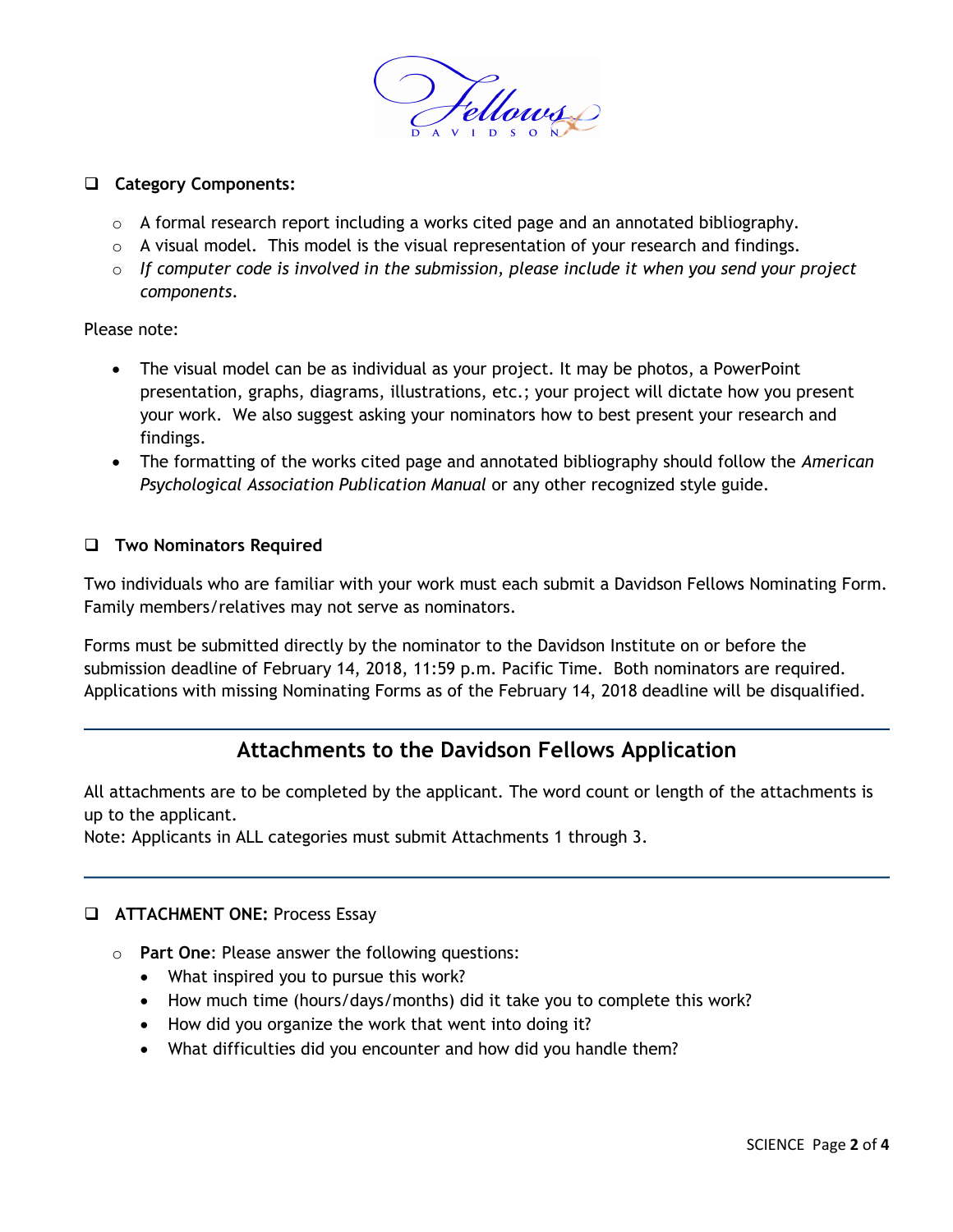

- o **Part Two**: Please answer the following questions:
	- Where was the work completed?
	- Who supervised your work? (Give names, titles, addresses, e-mail, and phone numbers)
	- What help have you received in doing this work?
	- List who helped you and what assistance he/she provided. (Please include individuals who offered equipment, ideas, critiques, materials, methodology, etc.)

### **ATTACHMENT TWO:** Significance and Benefit to Society Essay

Please explain why your submission qualifies as a significant piece of work, as defined by at least one of the following criteria:

- exceptional creativity
- a new idea with high impact and/or broad implications
- an innovative solution with regional, state and/or national implications
- an important advancement that can be replicated and built upon
- an interdisciplinary discovery with the potential to effect positive change
- a prodigious performance

Also, please explain how your work may make a positive contribution to society or has social relevance.

### **ATTACHMENT THREE**: Video Describing Work

Submit a maximum 10-minute, home-production quality video recording. You are encouraged to speak "from the heart" in your video, rather than reading directly from a script. The video is a chance to talk about a topic not addressed in the essays or to expand upon a point the essays touched on only briefly.

Suggestions for the structure of the video:

- In the first few minutes, you could briefly describe your submission summarizing why it was done, its significance, its benefit to society/social relevance and other details of your accomplishment.
- Continue by describing how you became interested in this project, how it evolved and how working on it has helped you develop your talents.
- Next, describe how your submission fits into the larger context of the field of study and describe the specific ideas/people/theories that influenced your work.
- Conclude your video with a brief description on how you think your work/talent could be applied/highlighted.